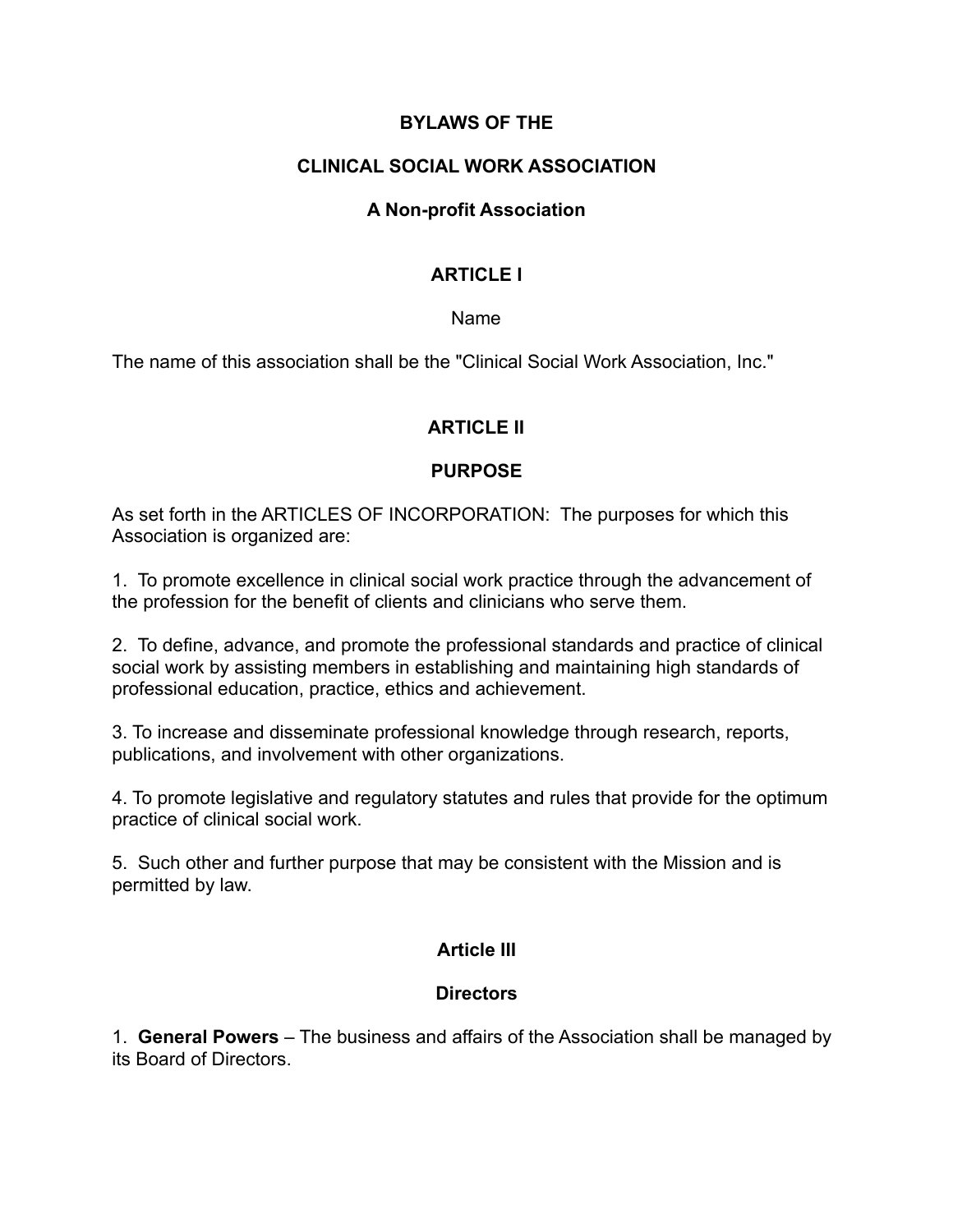2. **Number and Tenure** - The Board of Directors of the Association shall consist of ten elected representatives from the membership and the elected executive officers. Directors shall hold office until their respective successors are elected. Regional Representatives of the Board of Directors shall be members in good standing of the Association and elected by a plurality vote of the sitting board. The term of each representative shall be for three (3) years or until her or his successor is elected. A representative may not be elected for a third consecutive term, but may be elected again if off the Board for one year.

3. **Vacancies** - Whenever a vacancy shall occur on the Board of Directors such vacancy shall be filled by appointment of the President with the approval of the Board of Directors. The initial term of such an appointed board member shall be for the unexpired portion of the term to which she or he was appointed. Thereafter, such an appointed board member may stand for two (2) full terms.

4. **Executive Committee** - The Executive Committee of the Board of Directors shall consist of five (5) officers, the President, the Vice President, the immediate Past President, the Secretary, and the Treasurer. The Past President shall serve on the Executive Committee for one one-year term and shall have the option of serving a second year within that term if the Past President so desires, with a plurality vote of the Board.

The Executive Committee shall meet at the request of the President or the Board of Directors to coordinate affairs of the Association, or to advise the President, in order to assist in carrying out the objectives of the organization as expressed by the Board of Directors. Such activities shall not be in contradiction, conflict or violation of existing policy of the Board of Directors.

The Executive Committee may authorize a transfer of funds from one account within the budget to another to meet unexpected expenses incurred as a result of carrying out Board of Directors' mandates or general policies, provided that the amount does not cause the overall budget to be exceeded. Such transactions must be reported in the financial report at the following Board of Directors meeting.

## **ARTICLE IV**

### **MEETINGS**

1. **Regular Meetings -** The Board of Directors of the Association shall meet at least twice annually at such time and place as may be decided by the Executive Committee. The spring Board of Directors' meeting shall be the Annual Meeting of the Association. At the spring meeting, elections are held and annual reports are presented.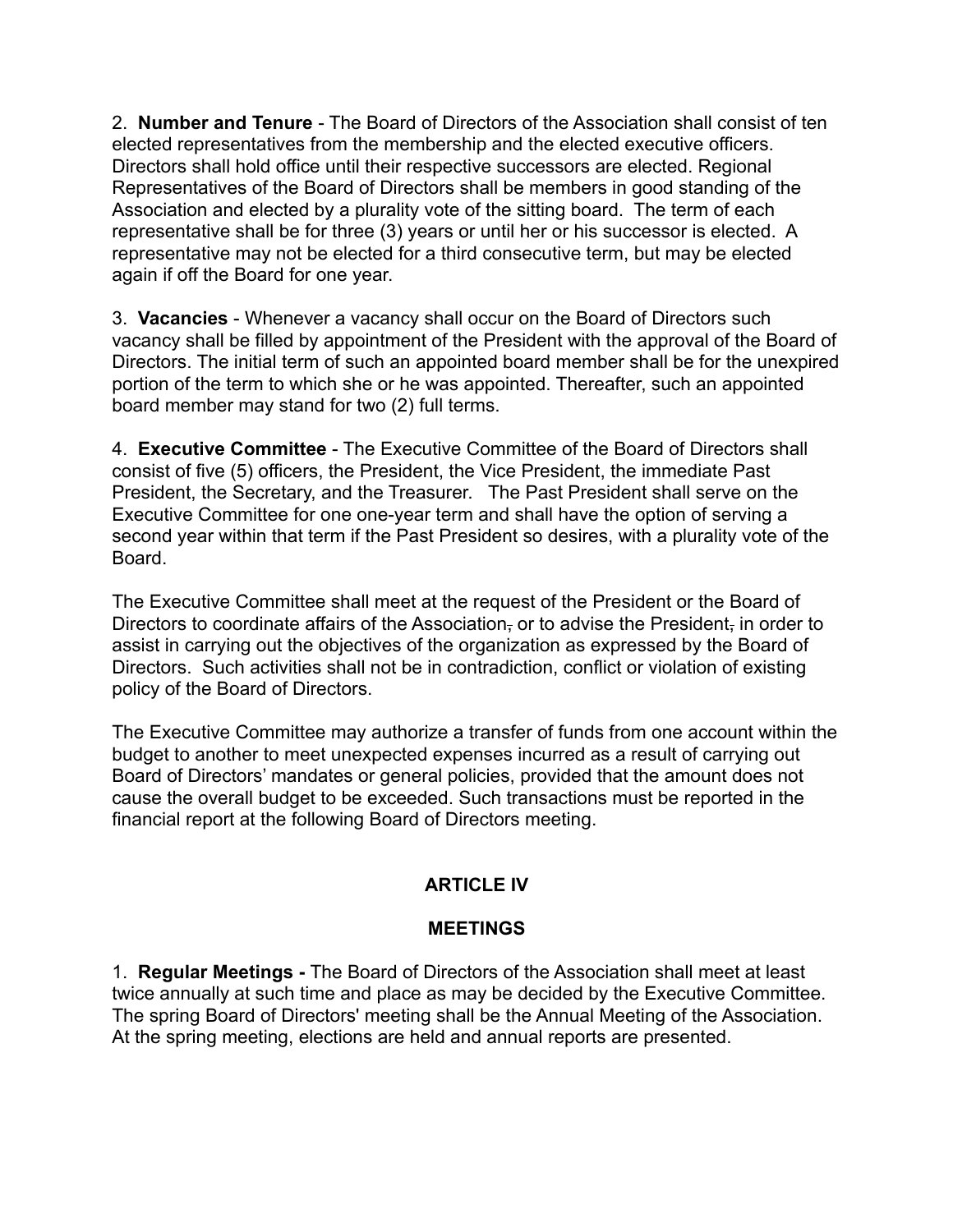2. **Special Meetings** - Special meetings of the Board of Directors may be called by the President and shall be called upon receipt of a written petition by a majority of the members of the Board of Directors.

3. **Notice** - Notice of any regular Board of Directors meeting shall be given in writing, stating the place, time, and purpose of such meeting. Notice shall be given not less than four (4) weeks prior to the date of the meeting. Notice of special meetings must be given not less than two (2) weeks prior to the date of the meeting. Notice for any meeting may be given by mail, telephone, facsimile transmission, or electronic mail. No notice is required if waived by every board member entitled to receive notice by either submitting in writing to that effect at the meeting or by appearing at the meeting without protesting the lack of proper notice.

4. **Telecommunication Meetings –** Meetings of the Board of Directors may be held by means of any communications equipment, provided all persons participating can hear each other. Participation in such a meeting shall constitute presence at such meeting.

5. **Executive Session** - The Board of Directors may, at its discretion, meet in Executive Session for the purpose of deliberation on issues of a sensitive nature.

6. **Parliamentarian** - A Parliamentarian may be appointed from among the members present, without loss of membership rights, at the discretion of the President at the start of any meeting of the Board of Directors, or a professional Parliamentarian may be retained for all or a portion of a meeting.

7. **Quorum** - A majority of the members of the Board of Directors shall constitute a quorum.

## **ARTICLE V**

## **OFFICERS**

1. **Number -** The officers of the Association shall be the President, Vice President, Past President, Secretary, and Treasurer, each of whom shall be members of and elected by the Board of Directors except that the President shall be elected as set forth in Section 2 of this article below.

2. **Election and Term of Office -** The term for the President, Vice-President, Treasurer, and Secretary shall be two (2) years or until his or her successor is elected and officers may stand for reelection to a second term. No officer may serve a third consecutive term in office. In order to be eligible for election as an officer of the Board of Directors, a candidate shall have served as a member of the Board of Directors. A term of office shall commence on July first and run until June thirtieth of the second year. The election of the officers shall be by a plurality vote of the Board of Directors at the spring meeting.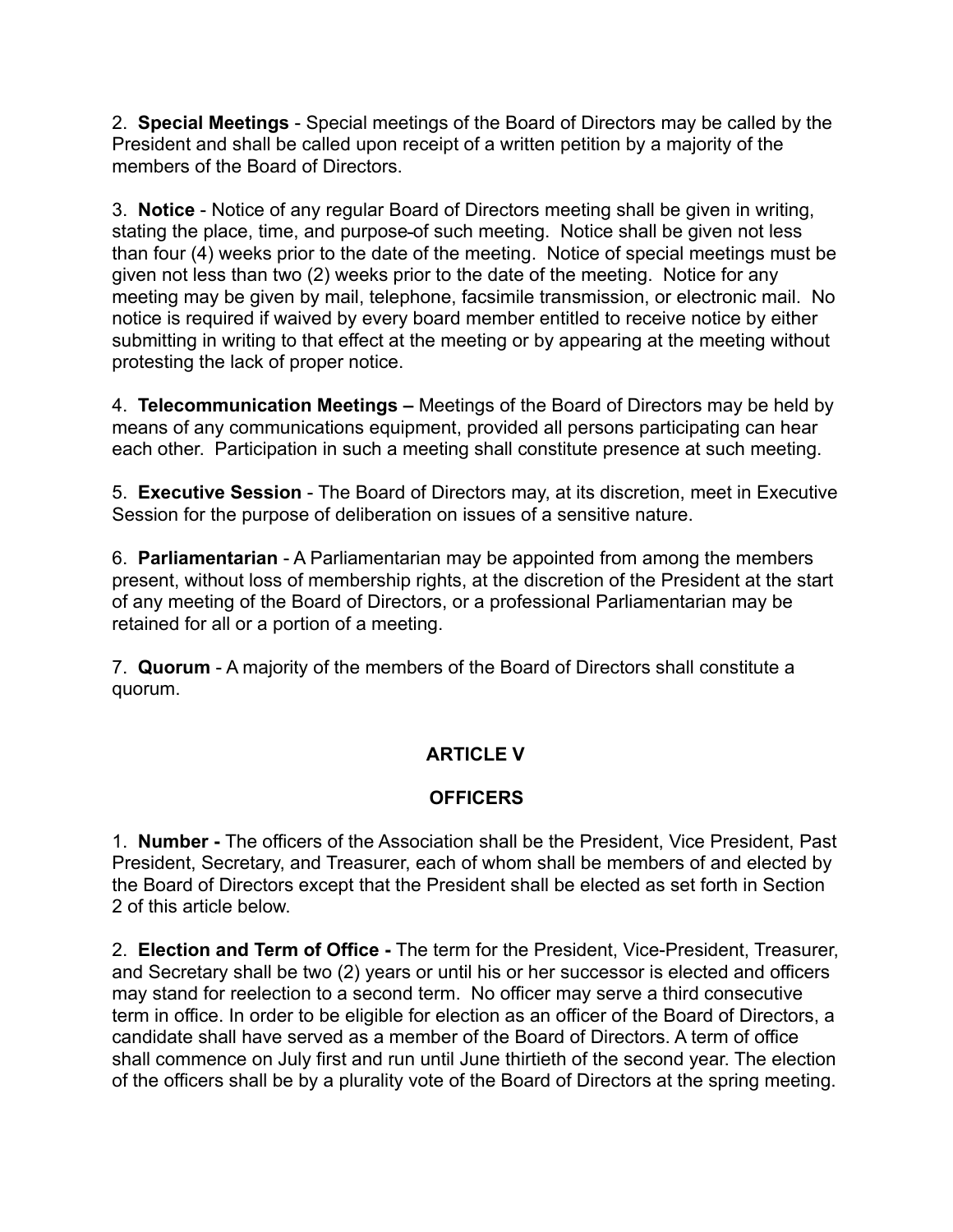3. **Removal -** An officer elected by the Board of Directors may be removed by a vote of two thirds of the entire membership of the Board of Directors at a meeting of the Board of Directors called for such purpose.

4**. Vacancies** - A vacancy in any elected office shall be filled for the unexpired portion of the term by appointment with the approval of the Board of Directors. A vacancy in the office of the President shall be filled by the Vice President.

5. **Duties of the President -** The President shall be the Chief Executive Officer of the Association and, subject to the control of the Board of Directors, shall in general supervise and direct all of the affairs of the Association. The President shall preside at all meetings of the Board of Directors and the Executive Committee. The President shall sign or countersign all contracts and may sign other instruments of the Association, as authorized by the Board of Directors. The President shall make reports to the Board of Directors, and shall perform all other duties as are incident to the office of President or are required of the person in that office by the Board of Directors. The President shall, with approval of the Executive Committee, appoint Chairpersons of Committees, evaluate the work of the Committees and determine if a Committee continues to advance the mission of the Association. The President shall be the officially authorized spokesperson of the Association.

6. **Duties of the Vice President -** The Vice President shall exercise the functions of the President during the absence or disability of the President; and shall perform such other duties as from time to time may be assigned to that office by the President or by the Board of Directors. The Vice President shall assume the responsibilities of the President in the event that the President is unable to complete her or his term of office; and in such cases, a new Vice President shall be elected at the earliest opportunity in a regular or special meeting of the Board of Directors.

7. **Duties of the Secretary -** The Secretary shall be responsible for keeping accurate minutes of the proceedings of the Board of Directors and for distributing copies to the members of the Board of Directors within thirty days following the Board of Directors meeting. The Secretary shall be responsible for keeping accurate minutes of the proceedings of the Executive Committee and for distributing copies to the members of the Committee within thirty days following the meeting.

8. **Duties of the Treasurer** - The Treasurer shall have the custody of and be responsible for all records, funds, and securities from the Association's transactions, in collaboration with the President and Executive Committee. Upon receipt of proper vouchers, the Treasurer shall disburse the funds of the Association according to policy established by the Board of Directors and shall be responsible for bank reconciliation. The Treasurer shall render a report of all actions taken as Treasurer and of the financial condition of the Association on a monthly basis. The treasurer shall work with the Executive Committee to ensure proper fiduciary responsibility is maintained. In case of incapacity of the Treasurer, the President shall be authorized on all accounts to deposit and withdraw funds.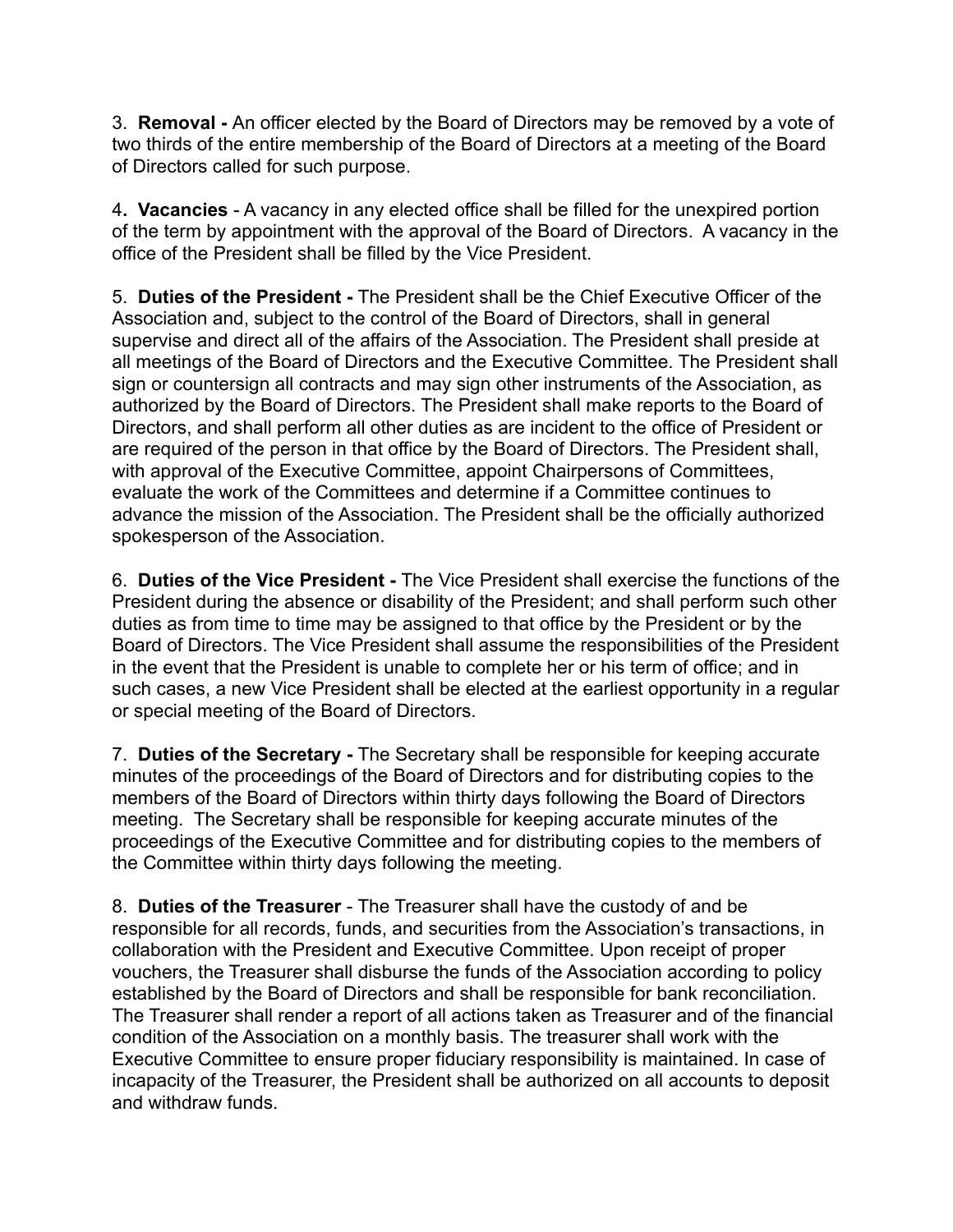The Treasurer shall have the authority to open and close bank accounts of the Association and designate the persons authorized to sign checks on those accounts. The Treasurer shall have the authority to open and close credit cards or other lines of credit of the Association as directed by the Executive Committee. The Treasurer shall report such activity to the Board of Directors at its next regularly held meeting.

## **ARTICLE VI**

### **COMMITTEES**

1. **General Committees-** The President shall, with the approval of the Executive Committee, create committees to advance the work of the Association. The President shall appoint committee chairs who shall select committee members. Committee chairs shall report the work of their committees at each meeting of the Board of Directors. Committees shall exist at the discretion of the President and may be formed and dissolved accordingly.

2. **Nominating Committee** - The Board of Directors shall appoint a Chair and two (2) current members of the Board of Directors to the Nominating Committee. This Committee is charged with the duty to select qualified candidates for the next election of officers. The Nominating Committee shall make every effort to select two qualified candidates for each office and the slate shall, as reasonably and fairly as possible, reflect the diversity of the membership of the Association.

### **ARTICLE VII**

#### **MEMBERSHIP**

1. **Eligibility Requirements** - Categories of membership and requirements for membership categories shall be determined by the Board.

- a. Membership categories shall include: (1) General; (2) New Professionals; (3) Student; and (4) Emeritus.
- b. Persons eligible for General, Emeritus, and New Professionals membership shall have, at a minimum, a Masters degree from a school accredited by the Council on Social Work Education.
- c. General membership shall be available to those persons who have a masters or doctoral degree from a school of social work accredited by the Council on Social Work Education and who are currently engaged in social work practice.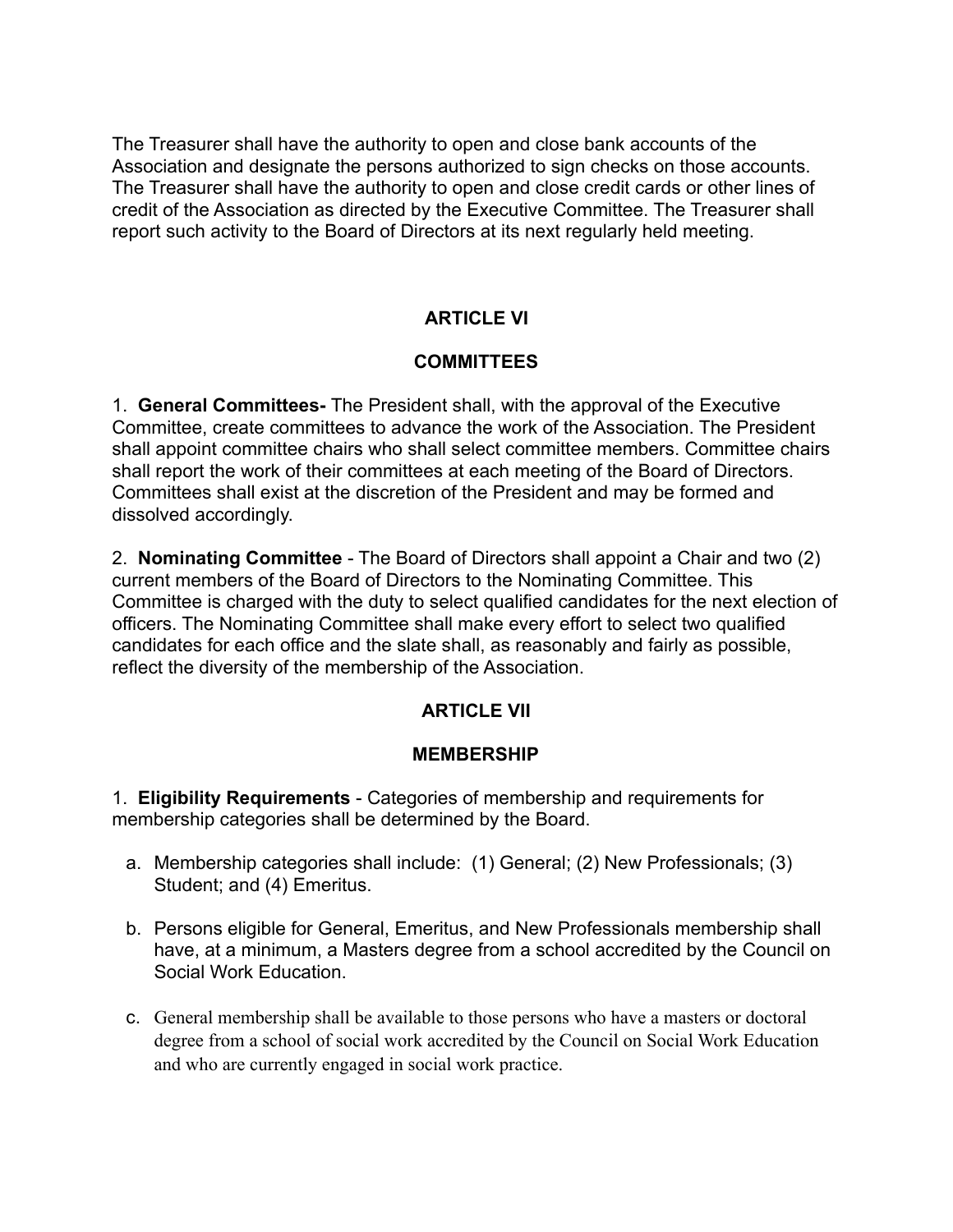- d. New Professionals membership shall be available to any graduate of a masters of social work program of a school of social work accredited by the Council on Social Work Education. Membership in this category will begin from the date of graduation and continue for no more than four (4) years.
- e. Student membership shall be available to any student currently enrolled in a masters or doctoral degree program in a school of social work accredited by the Council on Social Work Education.
- f. Emeritus membership shall be available to those persons who are no longer engaged in the practice of clinical social work and who meet the requirements of General membership.

2. All members shall pay annual dues to the Association as determined by their membership status and as established by the Board of Directors.

3. All members will be eligible to vote in presidential elections.

4. The annual meeting of the Members shall be held during the spring meeting of the Board of Directors or as soon thereafter as possible.

## **ARTICLE VIII**

### **AMENDMENTS**

1. Proposed amendments to these Bylaws must be initiated by a current member of the Board of Directors and presented in writing to the Executive committee. The Executive committee shall forward the proposed amendment to the Board for a vote or refer the proposed amendment to a committee for a review and recommendation. The recommendation of the committee shall be returned to the Executive Committee. The Executive Committee, at the next meeting of the Board of Directors, shall present the committee's report and the Executive Committee's recommendations as to the action to be taken on that report.

2. An affirmative vote of at least two-thirds of the entire Board of Directors either in person or by mail shall be required for adoption of an amendment.

3. The proposed amendment shall become effective immediately upon passage unless otherwise provided.

4. Not withstanding provisions 1., 2., and 3. of this Article, amendment of these Bylaws which are in the nature of grammatical changes or changes in the numbering or order of particular items and which do not constitute a substantive change in the meaning of these Bylaws may be approved by unanimous vote of the Executive Committee. However, before such changes take effect, they must be presented to the Board at its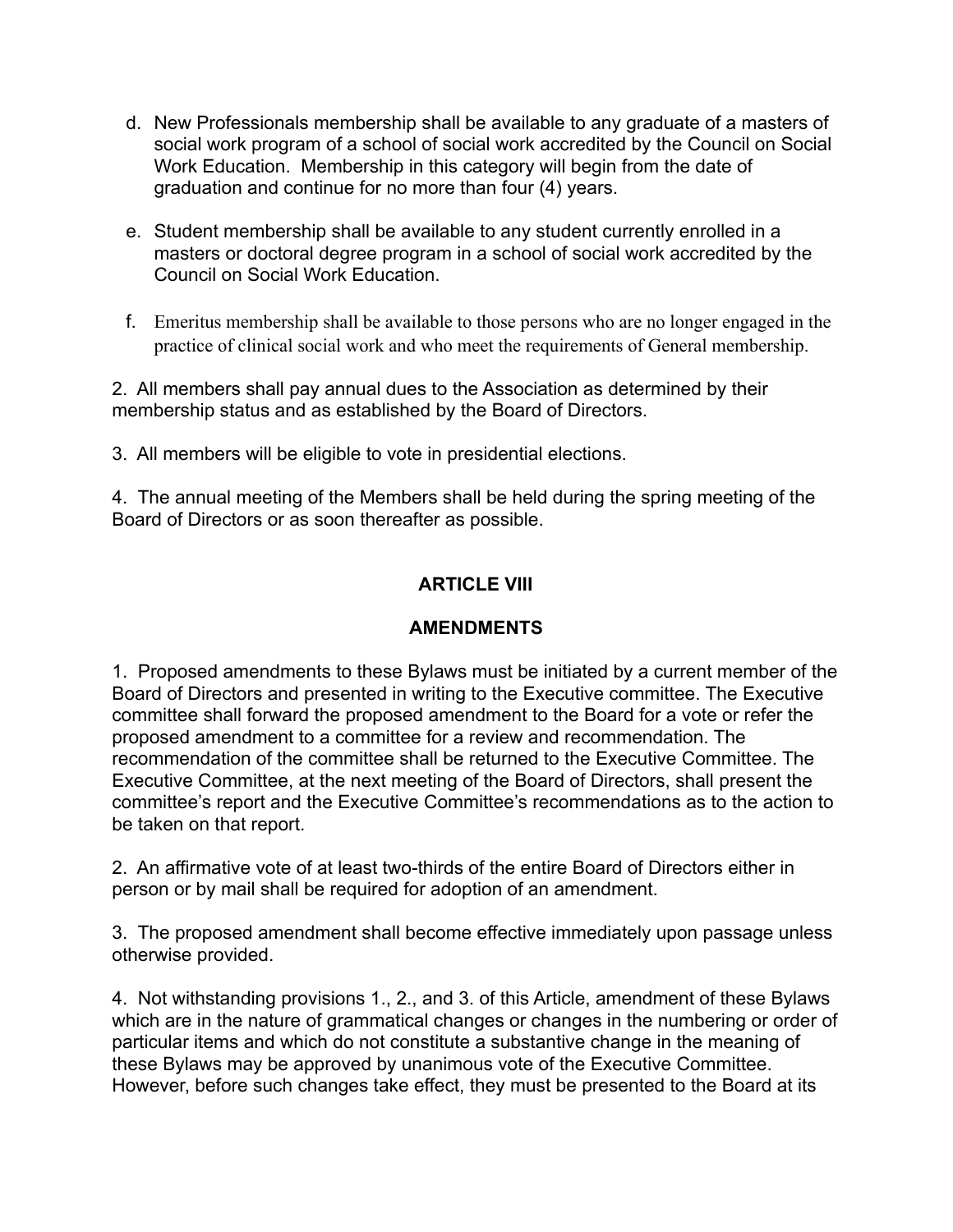next regularly scheduled meeting at which the Board of Directors, by majority vote, may reject any such change.

# **ARTICLE IX**

## **RULES OF ORDER**

### 1. **Voting**

- a. An affirmative vote of two-thirds of the membership of the Board of Directors present to consider the question shall be required to pass matters of policy, public position, structural revisions, and mission.
- b. Except as provided herein, all matters to be decided by vote at a Board of Directors meeting or by poll of the Board of Directors, including the election of officers, shall be determined by a majority of the Board.
- c. When a regional representative cannot be present during a Board of Directors meeting a written memorandum creating a power of proxy shall be delivered to the presiding officer of the Association at the meeting in order for a vote of such absent representative to be recorded and counted. Such a memorandum shall transfer power to vote only to another eligible voting member and shall state the issues upon which the proxy is granted or otherwise the proxy will be considered granted for all business before the Board of Directors during the meeting.

2. Participation as Amicus Curiae - The Association shall review all requests and suggestions for the Association to intervene as Amicus Curiae. The Executive Committee shall refer the request to a committee for review and make a recommendation. The Executive Committee will distribute the committee's report to the Board of Directors for comment. Upon receiving comments from the Board of Directors the Executive Committee shall make a decision regarding the request. When time is of the essence the Executive Committee need not submit the request to a committee for review but may submit the request along with the Executive Committee's comments directly to the Board of Directors, following which the Executive Committee shall make a decision on the request following consultation with counsel.

3. All questions of order not provided for in these bylaws shall be referred for resolution to Robert's Rules of Order Newly Revised.

## **Article X**

### **Miscellaneous**

1. The Association is not to be operated for profit; no part of the net earnings, if any, shall inure to the benefit of any member or any private individual; no substantial part of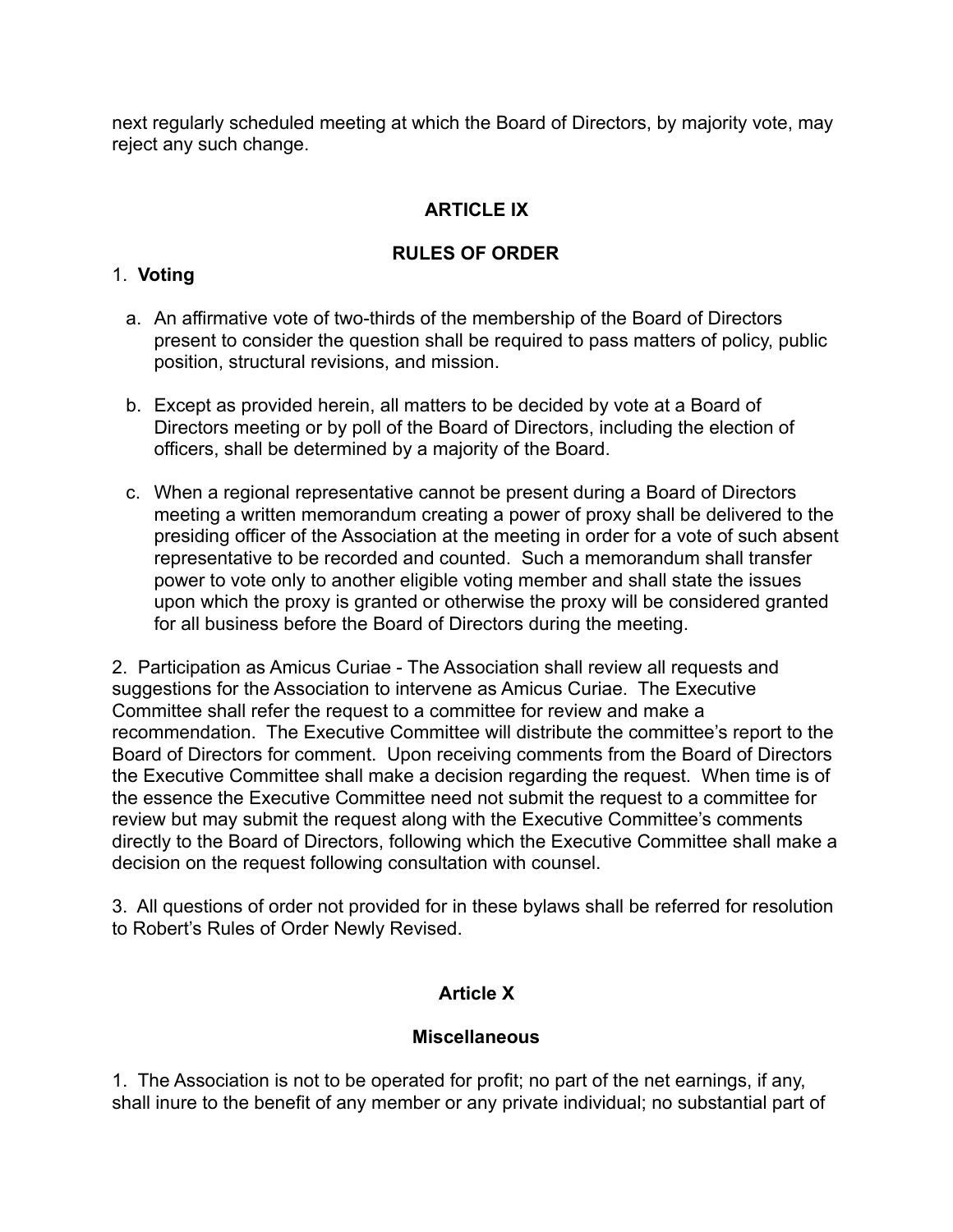the activities of the Association shall consist of activities not directly related to the objectives and purposes of the Association as specified herein.

2. In the event any provision of these Bylaws shall be held invalid by any court of competent jurisdiction, such holding shall not invalidate any other provision of these Bylaws and any other provision of these Bylaws shall be construed as if such invalid provision had not been contained in these Bylaws.

3. An audit committee shall have conducted a financial audit annually. The firm conducting such audit or the manager responsible for conducting the audit on behalf of the firm shall be changed at least every five (5) years.

4. Directors, employees, and contractors of the Association have an obligation to conduct business without actual or potential conflicts of interest. The Board of Directors shall develop such a policy.

## **ARTICLE XI**

### **INDEMNIFICATION**

### 1. **Directors, Trustees and Officers**

- (a) Subject to the provisions of paragraphs (b) and (d) hereinafter set forth, the Corporation shall defend, indemnify and save harmless each person, and the heirs, legal representatives, executors and administrators of such person, who is, or was, a Director, member, trustee, officer, employee, volunteer or agent of this Corporation or who is, or was, serving as a fiduciary of a retirement or welfare plan maintained by this Corporation or who is, or was, serving at the request of this Corporation and for the benefit of this Corporation in any of the foregoing capacities for another corporation, domestic or foreign, nonprofit or for profit, partnership, joint venture, trust or other enterprise (all of the previously enumerated positions shall hereinafter be referred to as "Covered Positions"), against all costs and expenses (including, but not limited to, attorneys' fees and disbursements, judgments, fines, penalties and amounts paid in settlement) actually and reasonably incurred by him or imposed upon him:
	- (i) In connection with or arising out of any claim, action, suit, proceeding or investigation (or any issue or matter therein), whether civil, criminal, administrative, or whatever nature, to which he is made or threatened to be made a party or in which he is necessarily involved by reason of the fact that he is, or was, serving in any one or more of the Covered Positions; and
	- (ii) In connection with any negotiations or settlement thereof, or appeal therein.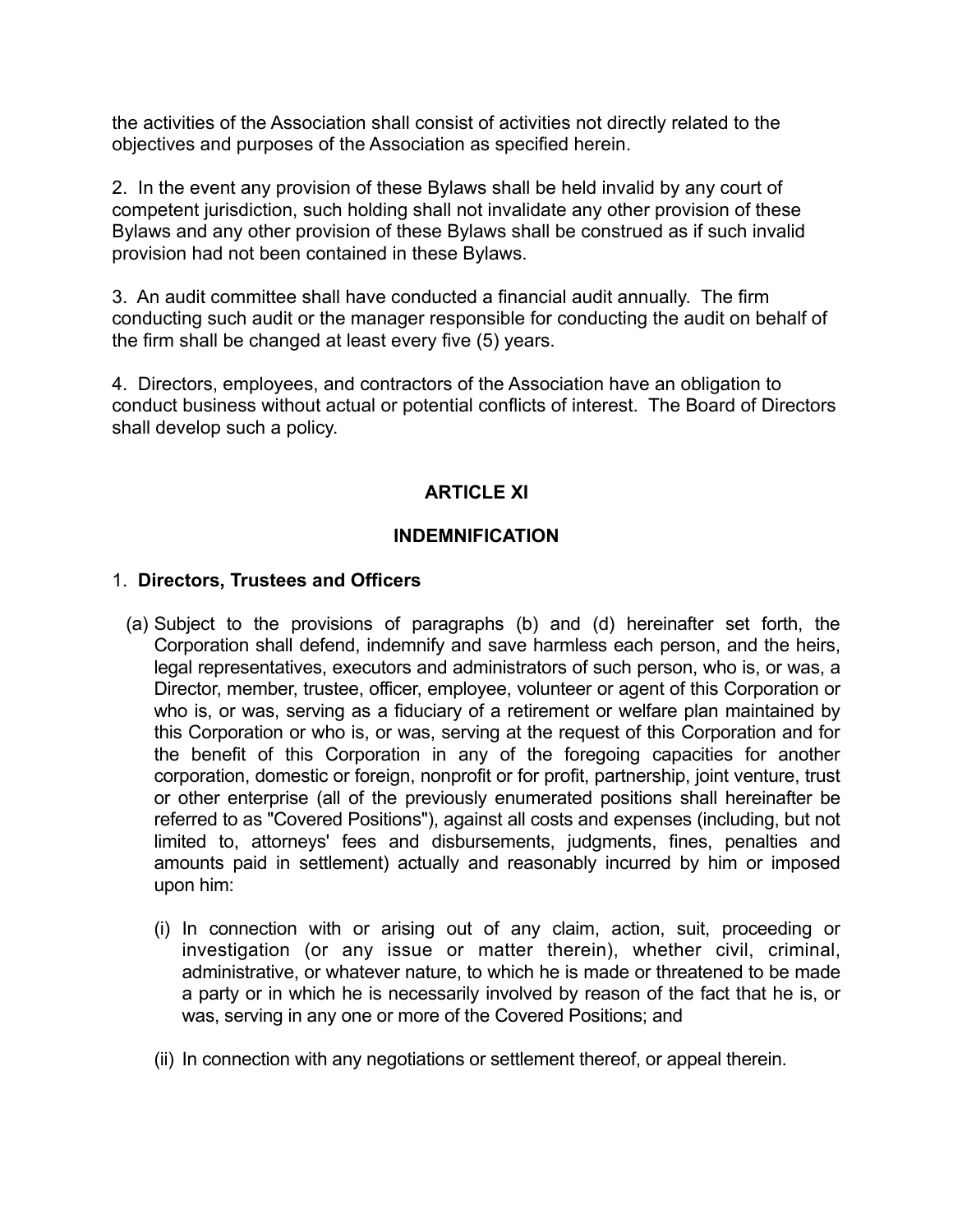- (b) The provisions of paragraph 3(a) herein shall not be effective unless the person who is, or was, serving in a Covered Position:
	- (i) Is determined to have acted in good faith;
	- (ii) Is determined to have acted in a manner he reasonably believed to be in or not opposed to the best interests of any such corporation or enterprise; and
	- (iii) Is determined in any matter the subject of a criminal action, suit or proceeding, to have had no reasonable cause to believe that his conduct was unlawful.

The termination of any action, suit or proceeding, or any issue or matter therein, by judgment, order, settlement, conviction, or upon a plea of nolo contendere, or its equivalent, shall not, of itself, create a presumption that the person did not act in good faith and in a manner which he reasonably believed to be in or not opposed to the best interests of any such corporation or enterprise, and with respect to any criminal action or proceeding, that he had reasonable cause to believe that his conduct was unlawful.

- (c) Notwithstanding anything contained in this Section l, no indemnification shall be made by the Corporation in respect of any claim, suit, issue or matter, by or in the right of this Corporation, as to which a person who is, or was, serving in a Covered Position, shall have been adjudicated to be liable for negligence or misconduct in the performance of his duty to a corporation or enterprise unless, and only to the extent that the Court of Common Pleas, or the court in which such action or suit was brought, shall determine, upon application by the Corporation, and in view of all the circumstances of the case, that such person is fair and reasonably entitled to indemnity for such expenses as the Court of Common Pleas or such other court shall deem proper.
- (d) Any indemnification provided for under this Section l, unless ordered by a court as provided in paragraph (c) hereinabove, shall be made by this Corporation only after a determination that such indemnification of a person who is, or was, serving in a Covered Position is proper because he has met the standards of conduct stated in paragraph (b) hereinabove as follows:
	- (i) By a majority vote of a quorum consisting of Directors of this Corporation who were not and are not parties to or threatened with any such action, suit or proceeding; or
	- (ii) If such a quorum of Directors is not obtainable or if a majority vote of a quorum of disinterested Directors so directs, then in a written opinion by independent legal counsel other than an attorney, or a firm having associated with it an attorney, who has been retained by or who has performed services for this Corporation, or who has been indemnified by the Corporation within the past five years; or